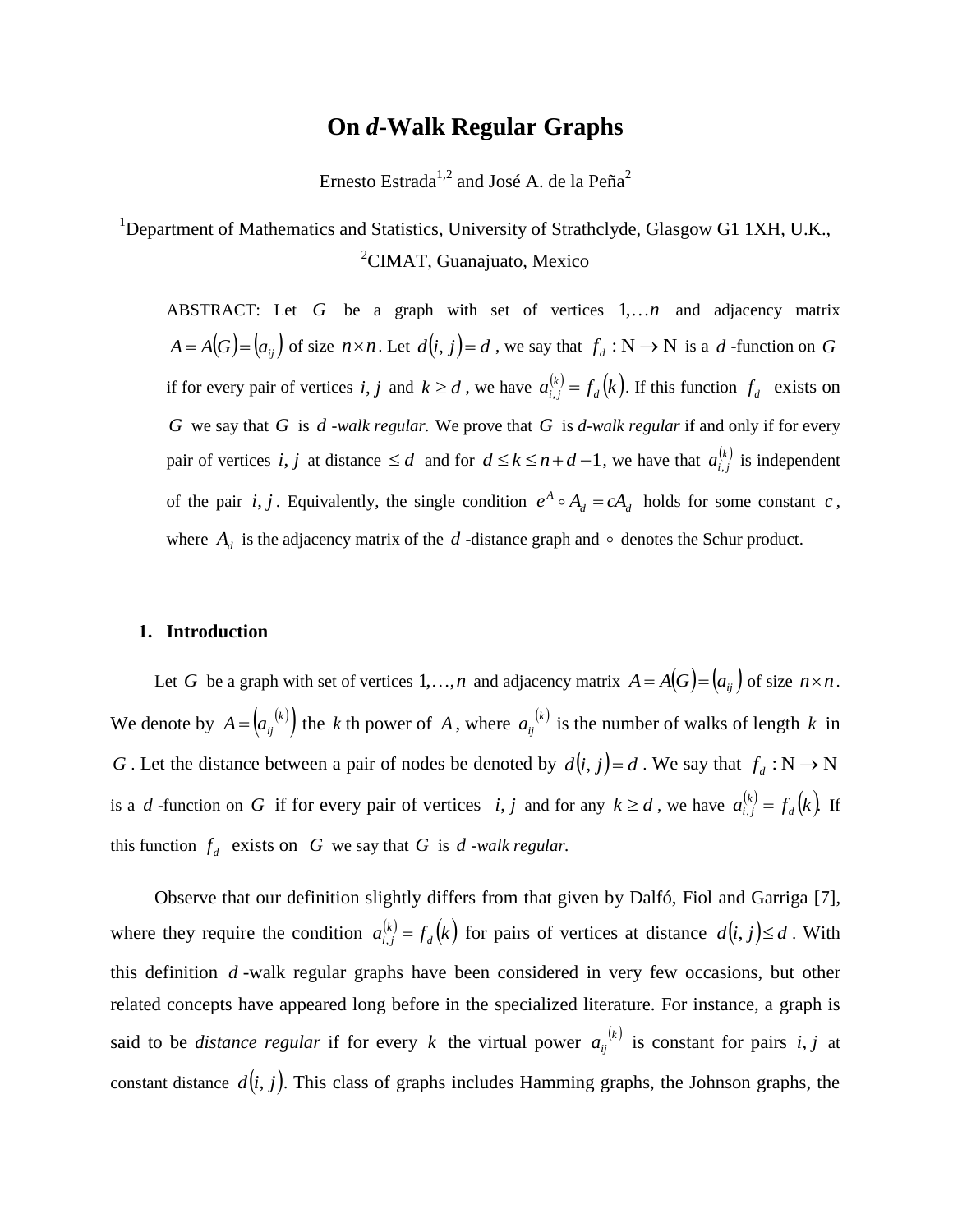Grassmann graphs and graphs associated to dual polar spaces (see, for instance, Brouwer, Cohen and Neumaier [2]). We also mention here the Hoffman polynomial *H* charaterizing the regularity of G by the condition  $H(A)=J$ , where J is the all-ones matrix, see [11]. Clearly, distance regular graphs are those which are *d* -walk regular for every *d* .

Given *d* a positive integer, we consider the *d -distance graph*  $G_d$  of *G* to be the graph with vertices 1,...,*n* and edges *i*, *j* in case  $d(i, j) = d$ . We write  $A_d = A(G_d) = (a_{ij}(d))$  for the adjacency matrix and  $m(d)$  for the number of edges of the graph  $G_d$ . By convention  $m(0) = n$ . Recall that, for a distance-regular graph G, there are polynomials  $p_k$  satisfying  $p_k(A) = A_k(0 \le k \le d)$ , where  $A_k$ stands for the adjacency matrix of the  $k$ -distance graph  $G_k$ .

0-walk regular graphs were considered by Godsil [9] under the general name of *walkregular graphs.* The *predistance polynomials*  $p_k$  were used in [7] to give the following characterization: let G be a connected graph with adjacency matrix A having  $d+1$  distinct eigenvalues, then G is 0-walk-regular if and only if the matrices  $p_k(A)$ ,  $1 \le k \le d$ , have null diagonals. As further examples, we recall that a family of graphs which are 1-walk-regular (but not k-walk-regular for  $k > 1$ ) are the Cartesian products of cycles  $C_m \times C_m$  with  $m \ge 5$ . In [4], the current authors introduced the *unfolded complete graphs G ,* for which there exist some *N* , called the *size* of  $G$ , such that for every edge  $p, q$  the virtual powers of the adjacency matrix satisfy

$$
a_{pq}^{(2j+1)} = \frac{\left(N-1\right)^{2j+1} + 1}{N},\tag{1}
$$

for every  $j \ge 1$ , which is the number of odd walks in the complete graph  $K_N$ . The unfolded complete graphs are 1-walk regular.

## **2. Main Results**

In this section we state the main results of this work which will be proved in a further section. As a first result, we prove that *d* -walk regularity is equivalent to a finite set of conditions. Namely, we prove the following result.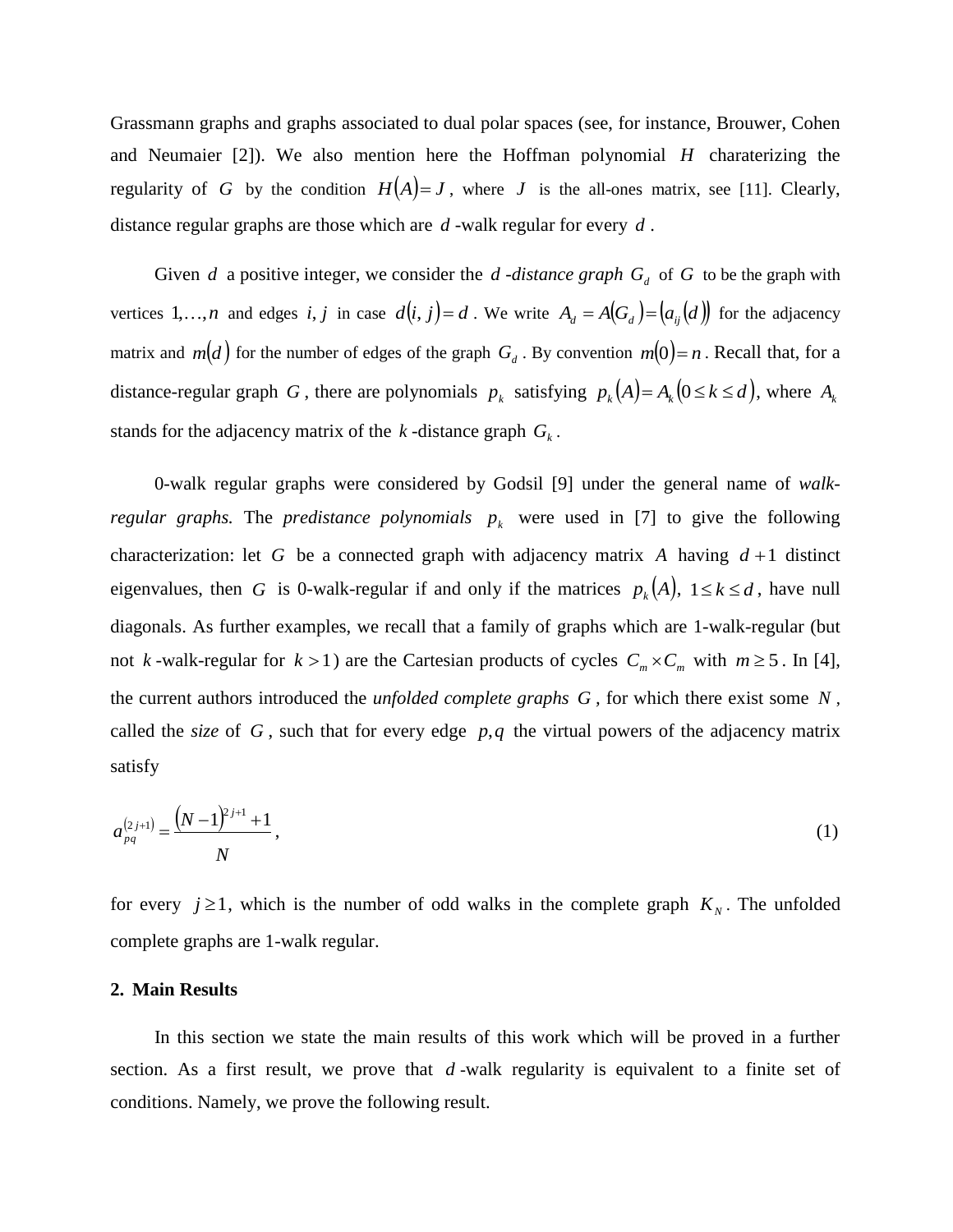**Theorem 1**: Let G be a graph with adjacency matrix A. Then the following are equivalent:

- (a) *G* is an *d* -walk regular graph;
- (b) for every pair of vertices *i*, *j* at distance  $d(i, j) \le d$  and for any  $d \le k \le n+d-1$ , we have that  $a_{ij}^{(k)}$  is independent of the pair *i*, *j*.

Moreover, in that case there is a  $d$ -function  $f_d$  on  $G$  such that for  $k$  any positive number it satisfies the following equality

$$
f_d(k) = \frac{1}{2m(d)} tr(A_d A^k).
$$
 (2)

Denote by  $A \circ B$  the *Schur product* (sometimes also called *Hadamard or entrywise product*) of the  $n \times n$  matrices  $A, B$ . That is  $(A \circ B)_{ij} = A_{ij}B_{ij}$ . On the other hand, the *Kronecker product*  $A \otimes B$  is defined by the  $n^2 \times n^2$  matrix  $(A \otimes B)_{(i,j,pq)} = A_{ip}B_{jq}$  (see [3] for a general reference). Then we have the following result.

**Theorem 2**: Let G be a graph with adjacency matrix A. The following are equivalent:

- a) *G* is a *d*-walk regular graph;
- b) for any number  $1 \le k \le n-1$ , there exists a positive integer  $c(k)$  such that

$$
A^k \circ A_d = c(k)A_d.
$$
 (3)

The numbers  $c(k)$  are determined by

$$
c(k) = \frac{1}{2m(d)} sum(Ak \circ Ad),
$$
\n(4)

where  $sum(a_{ij}) = \sum_{i,j=1}^{n}$  $sum(a_{ij}) = \sum_{i,j=1}^{n} a_{ij}$ .

c) for each number  $1 \le k \le n-1$ , there exists a positive integer  $c(k)$  such that

$$
A^k \otimes A_d = c(k)A_d^n, \qquad (5)
$$

where the numbers  $c(k)$  are determined by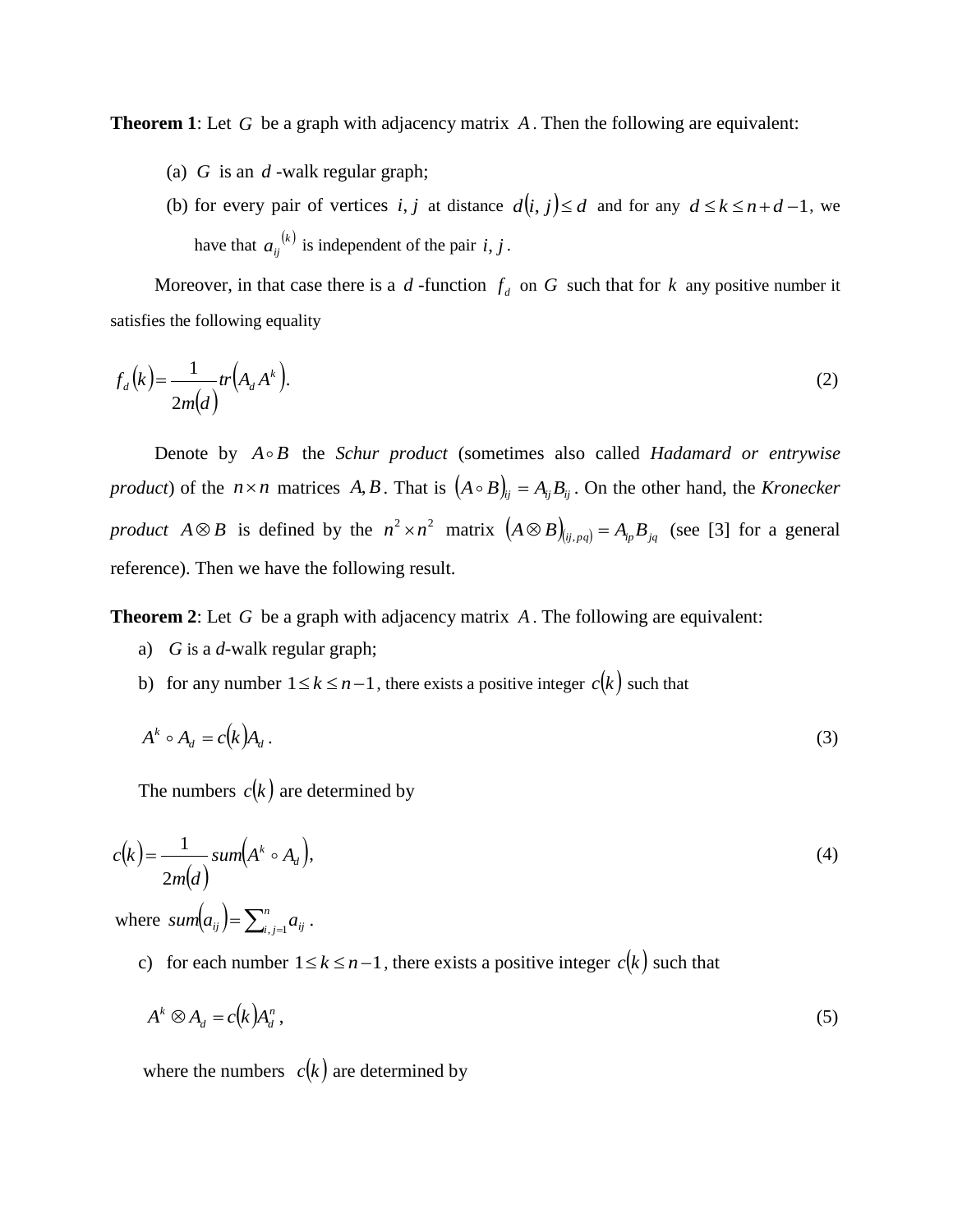$$
c(k) = \frac{1}{2nm(d)} sum(A^k \otimes A_d)
$$
\n(6)

Our last characterization shows that the set of conditions defining walk regular graphs are equivalent to a single condition on the exponential matrix. Namely, we prove the following result.

**Theorem 3**: Let G be a graph with adjacency matrix A. Then the following are equivalent:

- (a) *G* is a *d*-walk regular graph;
- (b) there exists a positive number  $c$  and a non-negative matrix  $C$  such that

$$
e^A A_d = c A_d + C \tag{7}
$$

where the entries of C are  $c_{ij}(k) = 0$  whenever  $d(i, j) = d$ . Equivalently,

$$
e^A \circ A_d = cA_d \tag{8}
$$

## **3. Elementary properties and examples**

We start by observing that G is d-walk regular if and only if for every  $k \ge d$  there is a constant  $f_d(k)$  such that

$$
A^k = f_d(k)A_d + B_d(k)
$$
\n(9)

for a non-negative matrix  $B_d(k) = (b_{ij}(d)^{(k)})$  satisfying  $b_{ij}(d)^{(k)} = 0$  whenever  $d(i, j) = d$  . That is,

$$
b_{ij}(d)^{(k)} = \begin{cases} 0 & \text{if } a_{ij}(d) \neq 0 \\ a_{ij}^{(k)} & \text{if } a_{ij}(d) = 0. \end{cases}
$$
 (10)

Observe that for  $k < d$ , necessarily  $f_d(k) = 0$ .

Let  $p(T) = T^n + p_{n-1}T^{n-1} + \cdots + p_0$ *n*  $=T^{n} + p_{n-1}T^{n-1} + \cdots + p_{0}$  be the characteristic polynomial of the graph *G*. The Cayley-Hamilton theorem yields  $p(A)=0$ . For  $d \leq k_0$  we use the Euclidean algorithm to write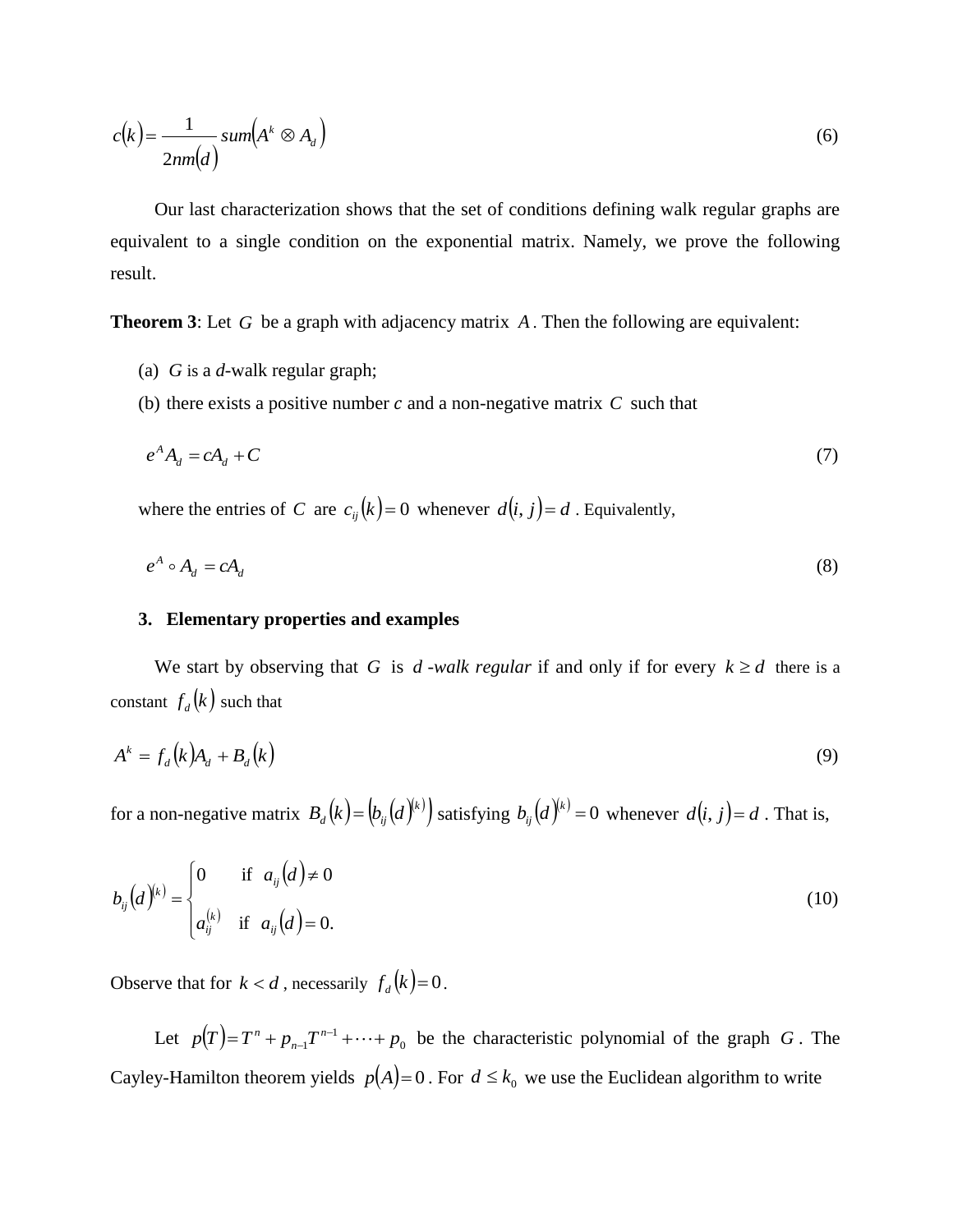$$
T^k = s(T)p(T) + r_k(T),\tag{11}
$$

with

$$
r_k(T) = r_{k,n-1}T^{n-1} + \dots + r_{k,0},\tag{12}
$$

which is a polynomial of degree  $\leq n-1$ . Then

$$
A^{k} = s(A)p(A) + r_{k}(A) = r_{k,n-1}A^{n-1} + r_{k,0}.
$$
\n(13)

Assume that G is d -walk regular and for every  $0 \le k \le n-1$  there is a constant  $c(k)$  such that

$$
A^k = c(k)A_d + B_d(k),
$$
\n(14)

for a non-negative matrix  $B_d(k)$ . Then

$$
A^{k} = r_{k}(A) = (r_{k,n-1}c(n-1) + \dots + r_{k,0}c(0))A_{d} - (r_{k,n-1}B_{d}(n-1) + \dots + r_{k,0}B_{d}(0)).
$$
\n(15)

That is,

$$
c(k) = r_{k,n-1}c(n-1) + \dots + r_{k,0}c(0). \tag{16}
$$

Some further examples are the following.

(1) Let  $S_0(N) = O_1(N) O_3(N) \dots O_{2j+1}(N) \dots$  be the sequence of walks of odd length in a complete graph  $K_N$ . Thus

$$
O_{2j+1}(N) = \frac{(N-1)^{2j+1}+1}{N}.
$$
\n(17)

Let  $G$  be a graph with adjacency matrix  $A$ . As referred in the Introduction, we say that  $G$  is *unfolded complete* if there exist some N, called the *size* of G, such that for every edge  $p - q$ the virtual power  $a_{pq}^{(2j+1)} = O_{2j+1}(N)$ *pq*  $-\mathbf{U}_{2j+1}$  $2 j + 1$  $^{+}$ <sup>+1)</sup> =  $O_{2,i+1}(N)$  for every  $j \ge 1$ . Recently, the authors proved the following result [4]. Let *G* be a connected unfolded complete graph of size *N*. Then  $G = K_2 \otimes K_N$ .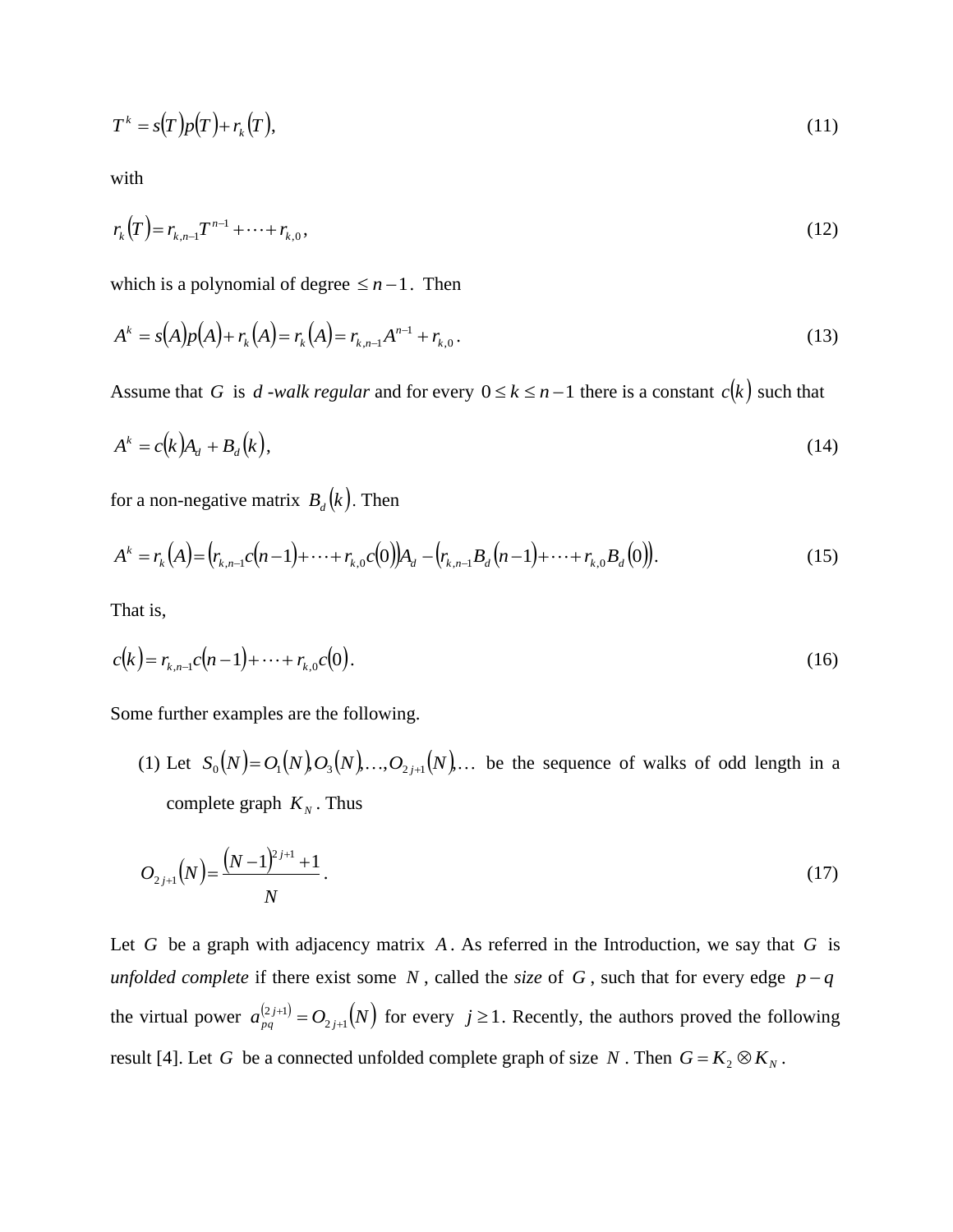Some further examples of k-walk regularity in graphs are provided in Figure 1. In Fig. 1A we illustrate a graph which is  $k$ -walk regular for  $k = 0,2,4$  and it is not  $k$ -walk for  $k = 1,3$ . The graph in Fig. 1B is  $k$ -walk regular for  $k = 0.2$  but it is not  $k$ -walk for  $k = 1.3,4,5$ .



# **4. Proof of the theorems**

Before starting with the proofs we recall that there are excellent books that may provide background information on the spectral graph theory techniques used in this section and the reader is referred to them for general references [1, 3, 9].

*Proof of Theorem 1*: Assume that  $a_{ii}^{(k)} = f(k)$  $f_{ij}^{(k)} = f(k)$  for every pair of vertices *i*, *j* at distance *d*, and let  $d \leq k \leq n+1$ . For those numbers k let us write

$$
A^k = a_{ij}^{(k)} = f(k)A_d + B(k),
$$
\n(18)

where  $B(k) = (b_{ij}^{(k)})$  is a non-negative matrix with entries defined by

$$
b_{ij}^{(k)} = \begin{cases} 0 & \text{if } a_{ij}(d) \neq 0, \\ a_{ij}^{(k)} & \text{if } a_{ij}(d) = 0. \end{cases}
$$

Observe that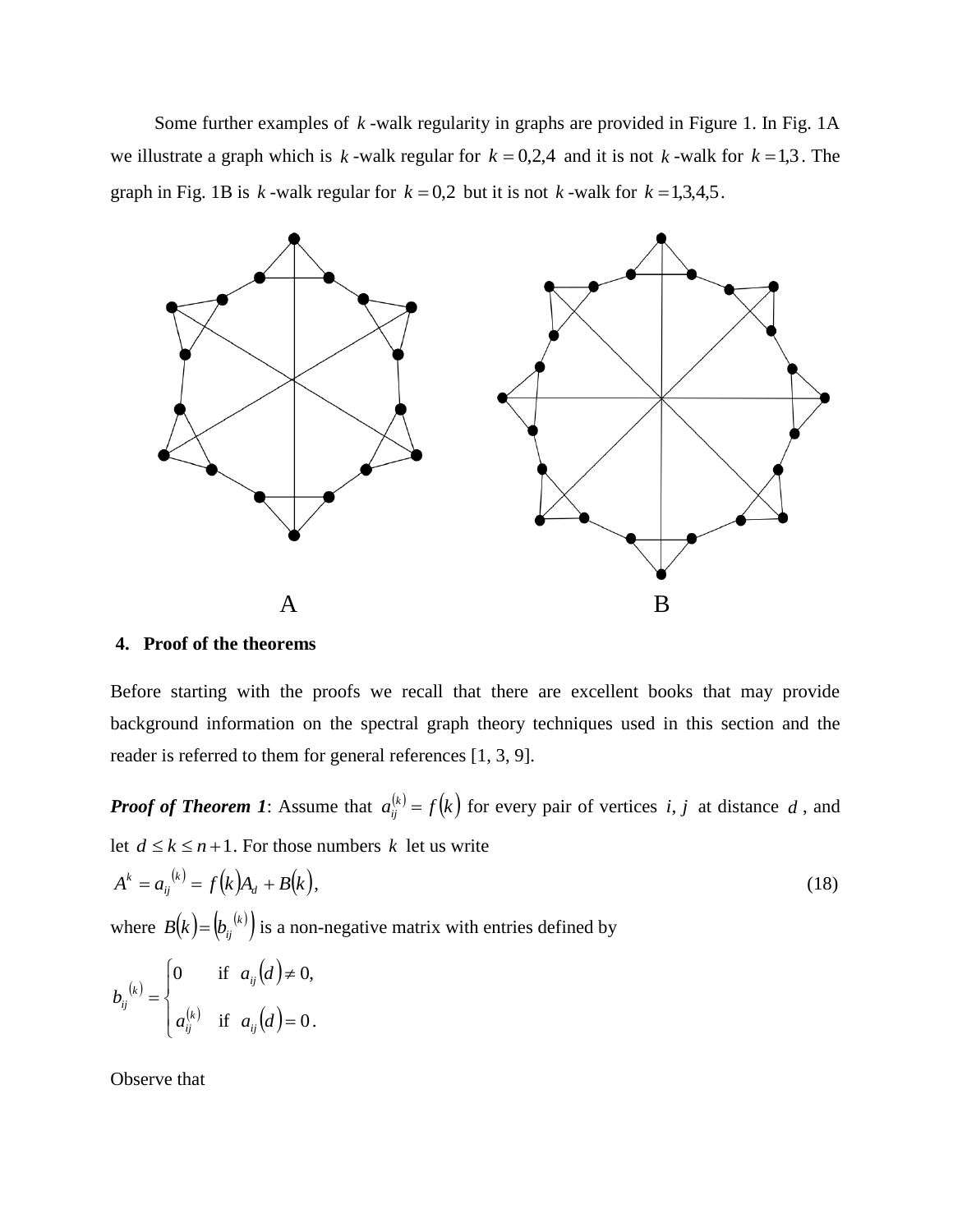$$
(A_d B(k))_{ii} = \sum_{d(i,p)=d} a_{ip}^{(d)} b_{pi}^{(k)} = 0,
$$
\n(19)

Therefore  $tr(A_d B(k)) = 0$ . Moreover

$$
A_d A^k = f(k)A_d^2 + A_d B(k), \qquad (20)
$$

with  $tr(A_dA^k) = f(k)tr(A_d^2) = 2m(d)f(k)$ . The expression for f follows.

We shall say that k is *good* if  $A^k = f(k)A_d + B(k)$  for  $B(k) = (b_{ij}^{(k)})$  a non-negative matrix with entries  $b_{ij}^{(k)} = 0$  if  $a_{ij}(d) \neq 0$ . By hypothesis, all numbers  $n+d-1 \leq k \leq N-1$  are good. By induction we show that *N* is good.

Let  $p(T) = T^n + p_{n-1}T^{n-1} + \cdots + p_0$ *n*  $=T^{n} + p_{n-1}T^{n-1} + \cdots + p_{0}$  be the characteristic polynomial of A, then the Cayley-Hamilton theorem yields, for  $N \ge n$ 

$$
0 = p(A)A^{N-n} = A^N + p_{n-1}A^{N-1} + \dots + p_0A^{N-n}.
$$
\n(21)

In particular,

$$
f(N)+p_{n-1}f(N-1)+\cdots+p_1f(N-n+1)+p_0f(N-1)=0.
$$

Since the numbers  $k \le N-1$  are good, we have that

$$
A^N = -(p_{n-1}f(N-1) + \dots + p_0f(N-n))A_d - (p_{n-1}B(N-1) + \dots + p_0B(N-n))
$$
  
=  $f(N)A_d + B(N)$ , (22)

with the matrix  $B(N)$  satisfying that for each pair *i*, *j* at distance *d* we have  $(B(N))_{ij} = 0$ . Moreover, observe that  $B(N)$  is non-negative. Therefore N is good. It follows that G is dwalk regular.

Finally, to show that  $f_d$  is a  $d$ -function on  $G$  we need to observe that it takes positive integer values. Indeed, for any k, if  $a_{ij}(d) \neq 0$  then  $a_{ij}^{(k)} = f(k)a_{ij}(d) = f(k)$  $j_{ij}^{(k)} = f(k)a_{ij}(d) = f(k)$  is a positive integer. □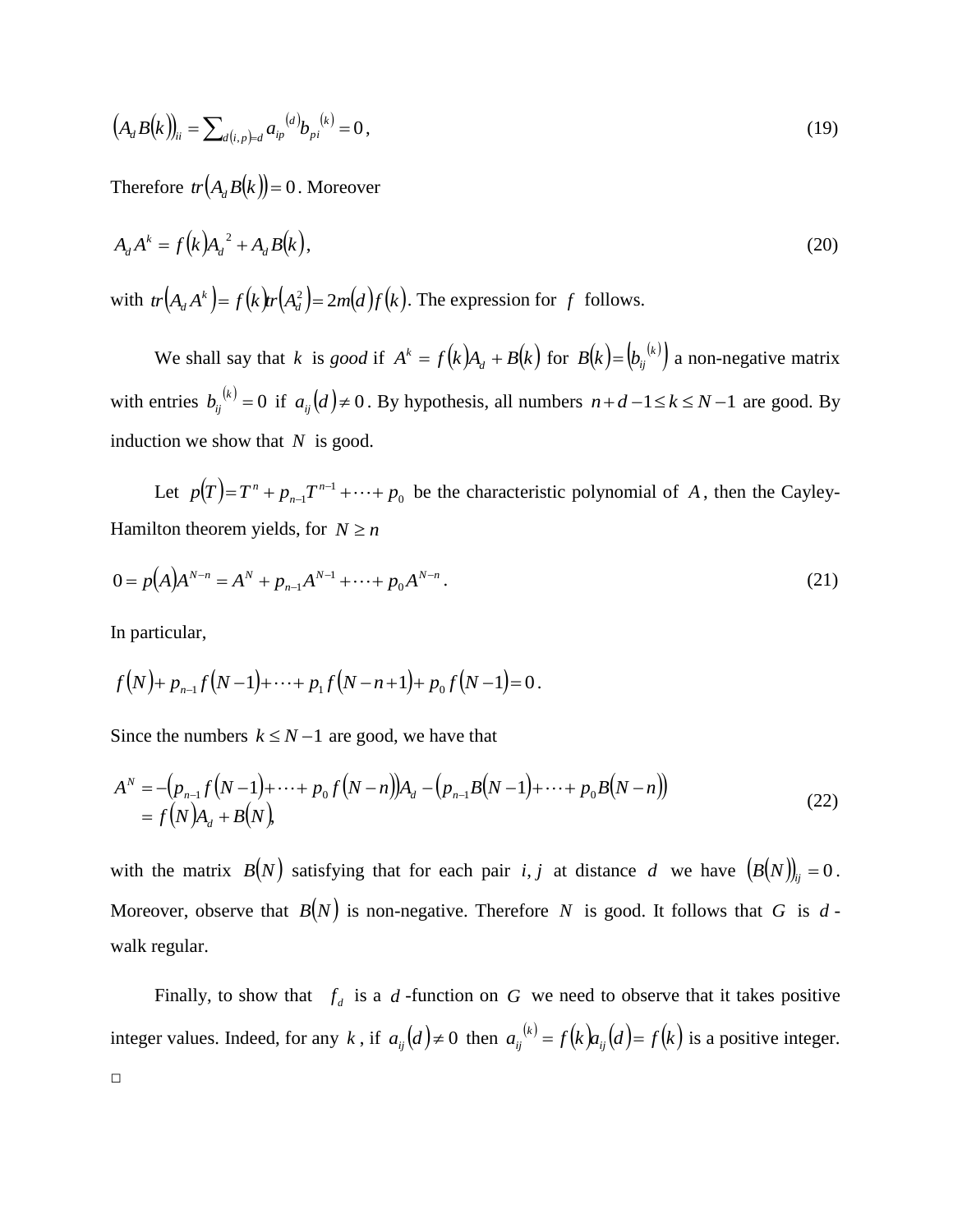*Proof* of **Theorem 2**: We show that (a) implies (b) in Theorem 2: suppose that  $A^k = f(k)A_d + B(k)$ , where  $B(k) = (b_{ij}^{(k)})$  is a non-negative matrix with entries  $b_{ij}^{(k)} = 0$  if  $a_{ij}(d) \neq 0$ . Then,  $A_d \circ A_d = A_d$  and  $A_d \circ B(k) = 0$ . Therefore  $A^k \circ A_d = f(k)A_d$ . Assume that (b) holds. Take a number  $1 \le k \le n-1$ , and write

$$
A^k = c(k)A_d + B_d(k),
$$

for  $B(k) = (b_{ij}^{(k)})$  an  $n \times n$  matrix. Since  $A^k \circ A_d = c(k)A_d$  then  $B(k) \circ A_d = 0$ . That is, for every edge  $(i, j) \in E$  in  $G_d$  we have  $b_{ij}^{(k)} = 0$ . Hence (a) holds.

We now show that (a) implies (d): Suppose that  $A^k = f(k)A_d + B(k)$  for  $B(k) = (b_{ij}^{(k)})$  a non-negative matrix with entries  $b_{ij}^{(k)} = 0$  if  $a_{ij}(d) \neq 0$ . Then,  $A_d \otimes A_d = A_d^{(n)}$  and  $A_d \otimes B(k) = f(k)A_d$ <sup>n</sup> are matrices of size  $n^2 \times n^2$ . Assume (d) holds. Take a number  $1 \leq k \leq n-1$ , and write

$$
A^k = c(k)A_d + B(k),
$$

for  $B(k) = (b_{ij}^{(k)})$  an  $n \times n$  matrix. Since  $A^k \otimes A_d = c(k)A_d^{n-k}$  $A^k \otimes A_d = c(k)A_d^{\ n}$  then  $B(k) \otimes A_d = 0$ . That is, for every edge  $(i, j) \in E$  in  $G_d$  we have  $b_{ij}^{(k)} = 0$ . Hence (a) holds.  $\Box$ 

*Proof of Theorem 3:* We show that (a) implies (b): Suppose that  $A^k = f(k)A_d + B(k)$ , where  $B(k) = (b_{ij}^{(k)})$  is a non-negative matrix with entries  $b_{ij}^{(k)} = 0$  if  $a_{ij}(d) \neq 0$ . Then  $A^k A^d = f(k)A_d + C(k)$ , where  $C(k)$  is a matrix with entries  $c_{ij}(k) = 0$  whenever  $d(i, j) = d$ , for all  $k \geq 0$ . Hence,

$$
e^{A} A_{d} = \sum_{k=0}^{\infty} \frac{A^{k} A_{d}}{k!} + \left( \sum_{k=0}^{\infty} \frac{C(k)}{k!} \right) = \left( \sum_{k=0}^{\infty} \frac{f(k)}{k!} \right) A_{d} + C,
$$
\n(23)

where the entries of C are  $c_{ij} = 0$  whenever  $d(i, j) = d$ .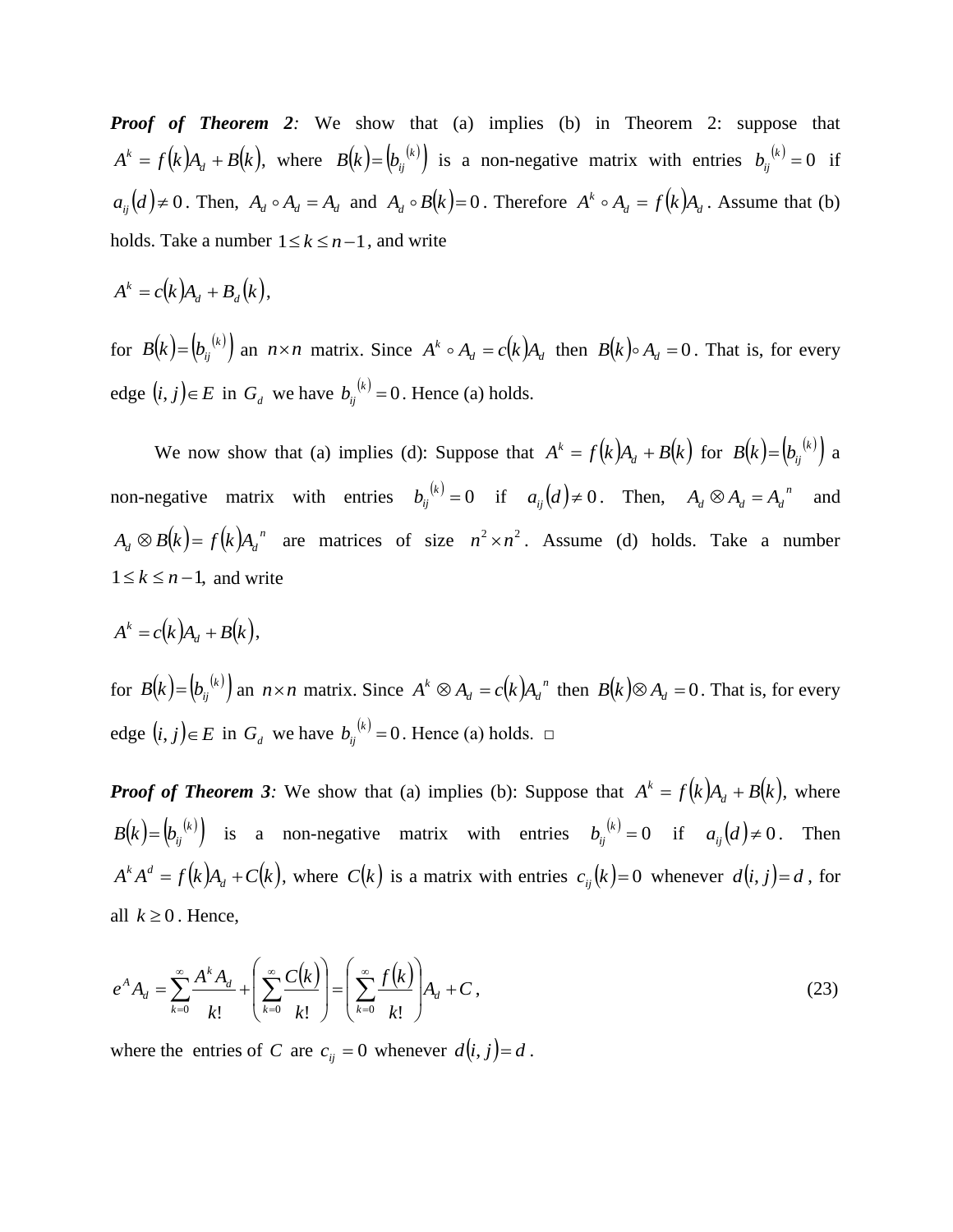Assume (b) holds, that is,  $e^A A^d = cA_d + C$ , with the entries of the non-negative matrix C satisfying the desired condition. Take a number  $0 \le k$ , and write

$$
A^k = c(k)A_d + B(k),\tag{24}
$$

for some  $c(k) \ge 0$  maximal such that  $B(k) = (b_{ij}^{(k)})$  is a non-negative matrix. Then

$$
cA_d + C = e^A A_d = \left(\sum_{k=0}^{\infty} \frac{c(k)}{k!} \right) A_d + \left(\sum_{k=0}^{\infty} \frac{B(k)}{k!} \right). \tag{25}
$$

Thus,

$$
\left(\sum_{k=0}^{\infty} \frac{c(k)}{k!}\right) \leq c\,,\tag{26}
$$

and if equality does not hold, then there is some k and  $\varepsilon > 0$  such that  $b_{ij}^{(k)} \geq \varepsilon a_{ij}(d)$ , contradicting the choice of  $c(k)$ . Consequently, the equality holds and

$$
C = \sum_{k=0}^{\infty} \frac{B(k)}{k!}.
$$

Since  $B(k)$  is non-negative, then for every edge  $(i, j) \in E$  in  $G_d$  we have  $b_{ij}^{(k)} = 0$ . Hence (a) holds. □

# **5. Additional remarks**

**Proposition 4:** (1) Assume that condition (b) in Theorem 2 holds. Then the following two equivalent assertions are true:

(a) for each number  $d \le k \le n+d-1$ , there exists a positive integer  $c(k)$  such that any nonzero eigenvalue 9 of the Schur product  $A^k \circ A_d$  is of the form  $\theta = \mu c(k)$  for some eigenvalue  $\mu$  of  $A_d$ .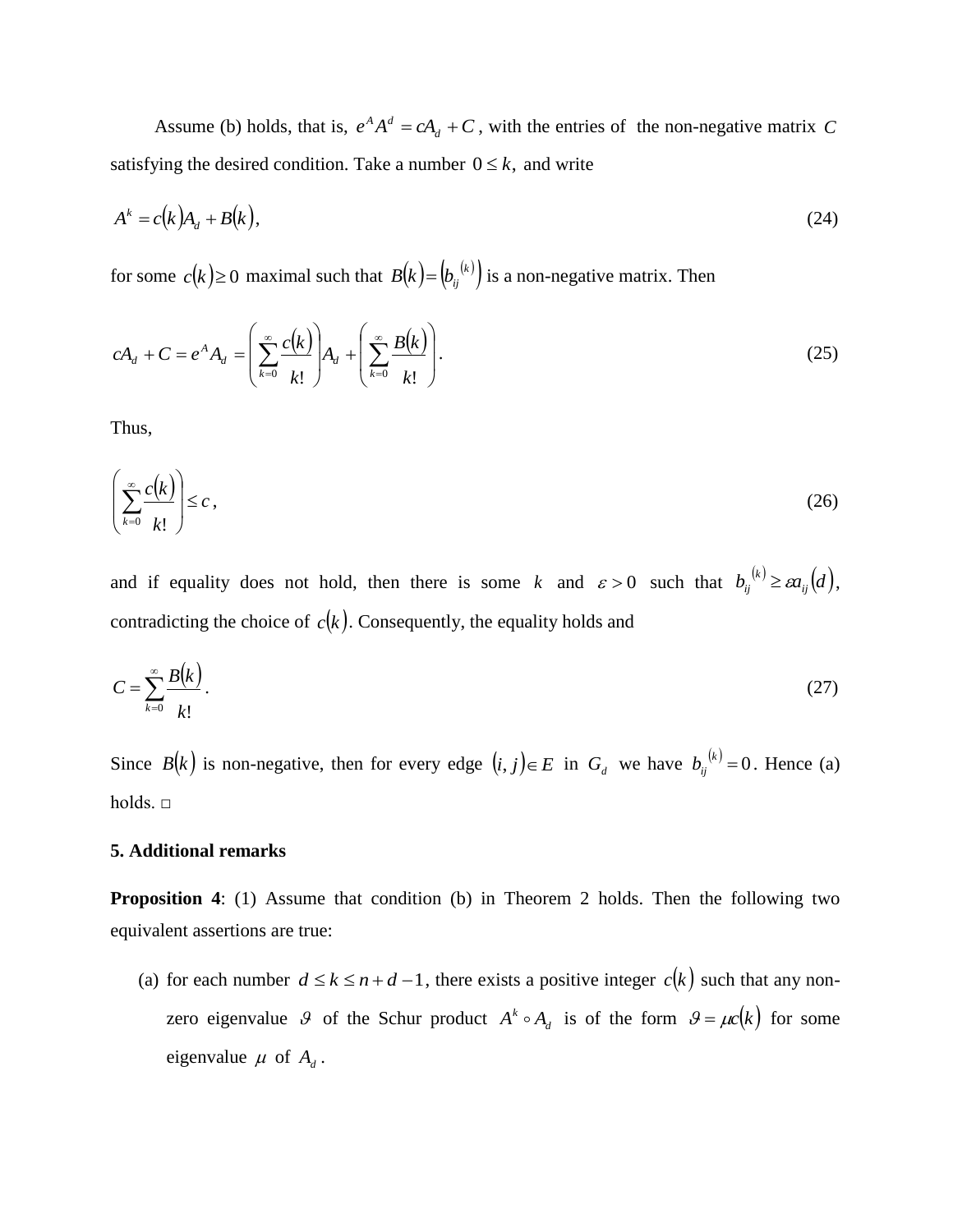(b) for each number  $d \le k \le n+d-1$ , there exists a positive integer  $c(k)$  such that the characteristic polynomial of the Schur matrix  $A^k \circ A_d$  is of the form

$$
p_{A^k \circ A_d}(x) = \sum_{i=0}^n b_i x^i \text{ with } b_i = a_i c(k)
$$
 (28)

for every  $1 \le i \le n$ , where  $p_{A_d}(x) = \sum_{i=0}^{n} a_i x^i$ .

(2) Assume that assertion (d) holds, the following two equivalent assertions are true:

(c) for each number  $d \le k \le n+d-1$ , there exists a positive integer  $c(k)$  such that any nonzero eigenvalue 9 of the tensor product  $A^k \otimes A_d$  is of the form  $\theta = \mu c(k)$  for some eigenvalue  $\mu$  of  $A_d$ .

(d) for each number  $d \le k \le n+d-1$ , there exists a positive integer  $c(k)$  such that the characteristic polynomial of the tensor product  $A^k \otimes A_d$  is of the form

$$
p_{A^k \otimes A_d}(x) = \sum_{i=0}^n b_i x^i \text{ with } b_i = a_i c(k)
$$
 (29)

for every  $1 \le i \le n$ , where  $p_{A_d}(x) = \sum_{i=0}^{n} a_i x^i$ .

*Proof:* We show first that (b) in Theorem 2 implies (a) and (b) in Proposition 4. Choose an eigenvector *u* of  $A_d$  with eigenvalue  $\mu \neq 0$ . That is,  $A_d u = \mu u$  and

$$
(Ak \circ Ad)u = \mu f(k)u,
$$
\n(30)

Hence, if  $p_{A} (x) = \prod (x - \mu^{e(\mu)}) = \sum_{i=1}^{n} a_i x^{i}$ *i i*  $p_{A_d}(x) = \prod_{\mu} (x - \mu^{e(\mu)}) = \sum_{i=0}^{\infty} a_i x_i$  $\mu$   $i=0$  $\mu^{e(\mu)}$  =  $\sum a_i x^i$  then

$$
p_{A^k \circ A_d}(x) = \prod_{\mu} \left( x - \mu^{e(\mu)} f(k) \right) = \sum_{i=0}^n b_i x^i.
$$
 (31)

Therefore  $b_i = a_i f(k)$  for every  $1 \le i \le n$ .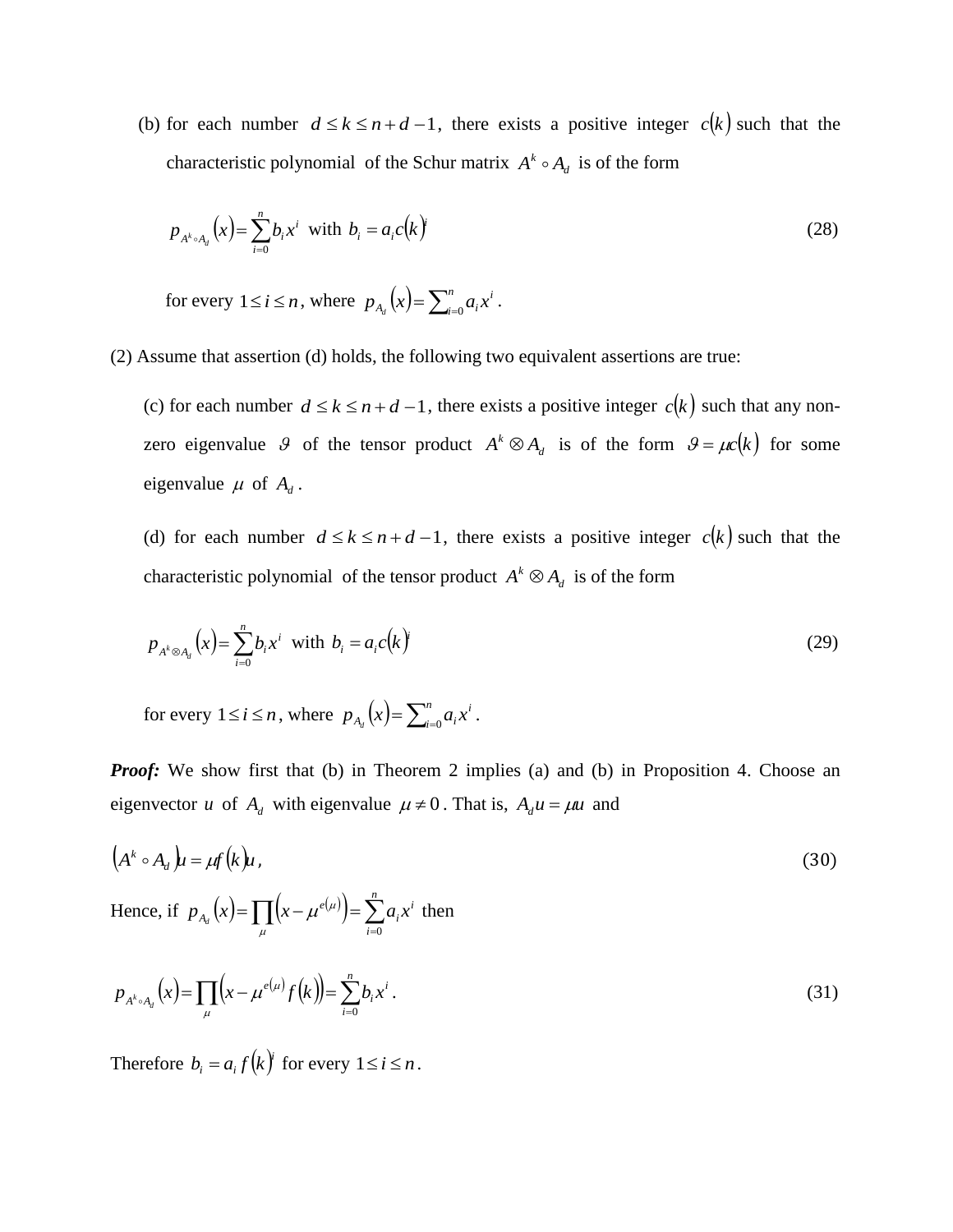Since the coefficient  $a_i$  (resp.  $b_i$ ) is the *i*-th symmetric function on the eigenvalues of  $A_d$ (resp. of  $A^k \circ A_d$ ), then (a) implies (b) in Proposition 4. It remains to show that (b) implies (a) in Proposition 4. Indeed, assume that (b) holds for  $2 \le k \le n-1$ , then

$$
p_{A^k \circ A_d} \left( c(k)^{-1} A_d \right) = \sum_{i=0}^n b_i c(k)^{-1} A_d = \sum_{i=0}^n a_i A_d^{i} = p_{A_d} (A_d) = 0 \,. \tag{32}
$$

A further application of the Cayley-Hamilton theorem assures that the minimal polynomial  $q_{A^k \circ A_d}(x)$  of  $A^k \circ A_d$  is a divisor of  $p_{A_d}(c(k)^{-1}x)$ . This yields that any non-zero eigenvalue  $\mathcal G$  of  $A^k \circ A_d$  is of the form  $\mathcal{G} = \mu c(k)$  for some eigenvalue  $\mu$  of  $A_d$ . This completes the proof of (1). Similarly, we may show  $(2)$ .  $\Box$ 

## **6. 0-walk regular graphs and regularity**.

Let us assume that G is d -walk regular, then for  $A = A(G)$  and for any  $k \ge d$  there is a constant  $c(k)$  such that

$$
A^k = c(k)A_d + B_d(k),
$$
\n(33)

for a matrix  $B(k) = (b_{ij}(d)^{(k)})$  satisfying  $b_{ij}(d)^{(k)} = 0$  whenever  $d(i, j) = d$  . Observe that for  $k < d$ the above equation holds for  $c(k) = 0$ . Denote by  $N_i(d)$  the number of vertices at distance d from *i*, that is, the number of neighbours of *i* in the graph  $G_d$ .

**Proposition 5**: Let G be a d-walk regular graph. Then the following holds:

- (a) If  $d = 0$  then G is a regular graph.
- (b) If  $d > 0$  then G is a 0-walk regular graph if and only if the graph  $G_d$  is regular.

*Proof:* For (a), assume that  $d = 0$ . Then there is a constant c such that

$$
\sum_{i-j} a_{ij} = a_{ii}^{(2)} = c \,, \tag{34}
$$

for every vertex *i* .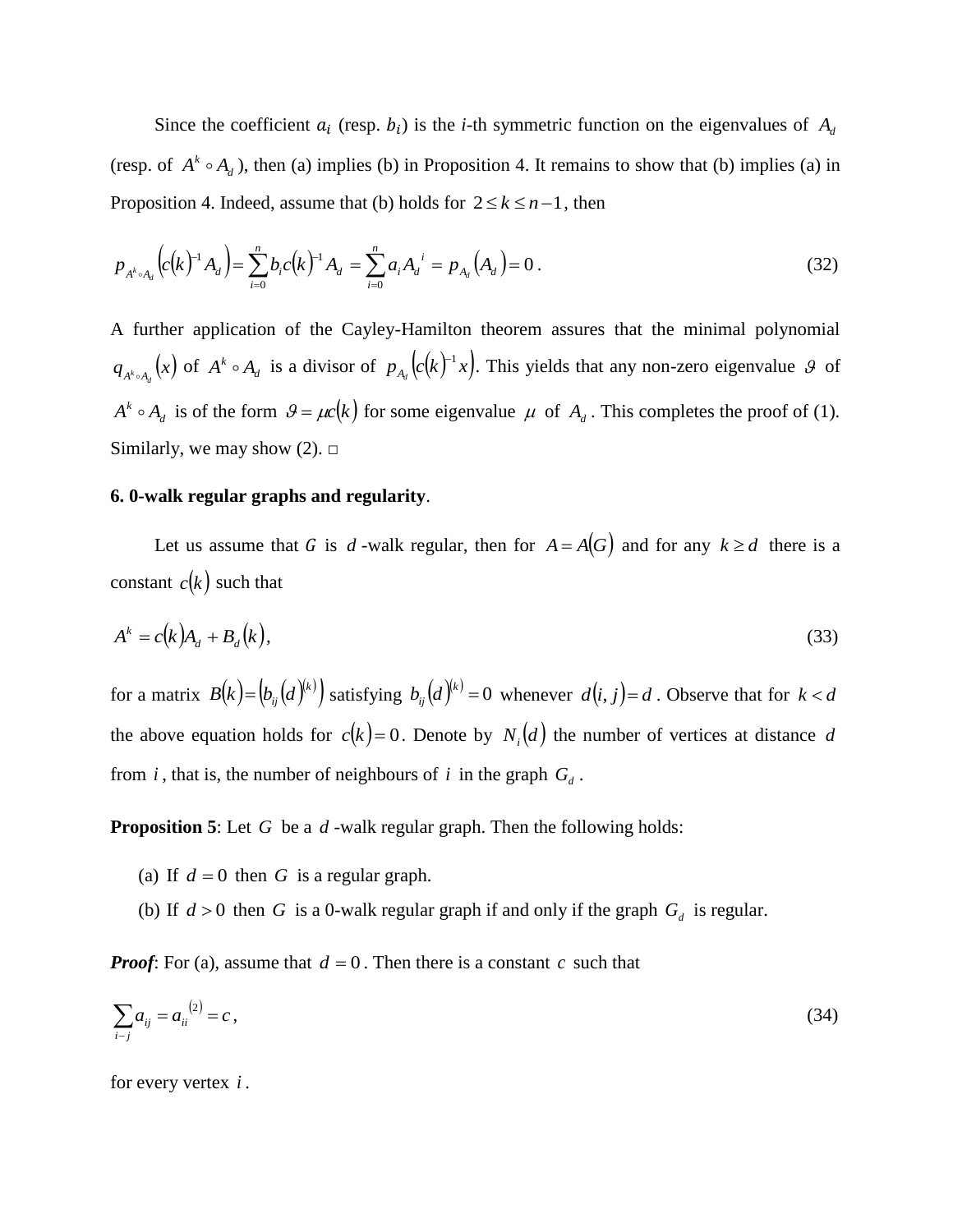For (b), assume that for every  $k \ge d$  there is a constant  $f_d(k)$  such that

$$
A^k = c(k)A_d + B_d(k),
$$
\n(35)

for a matrix  $B(k) = (b_{ij}(d)^{k})$  satisfying  $b_{ij}(d)^{k} = 0$  whenever  $d(i, j) = d$ . Calculating the *i*th diagonal entry of the product of the above equation and  $A<sup>k</sup>$  (respectively  $A<sup>k+1</sup>$ ) yields

$$
a_{ii}^{(2k)} = c(k) \sum_{s=1}^{n} a_{is}^{(k)} a_{is}(d) = c(k)^2 N_i(d), \qquad (36)
$$

$$
a_{ii}^{(2k+1)} = c(k+1) \sum_{s=1}^{n} a_{is}^{(k+1)} a_{is}(d) = c(k+1)^2 N_i(d).
$$
 (37)

Observe that in case  $N_i(d)$  is independent of the vertex i, then we can write

$$
A^k = r(k) \mathbf{I}_n + B(k), \tag{38}
$$

where  $B(k)$  is a hollow matrix. Conversely, if  $a_{ii}^{(k)}$  depends only on k then  $N_i(d)$  is independent of the chosen vertex.  $\square$ 

Now, let us denote by  $p_G(x)$  the characteristic polynomial of G. For a vertex i denote  $A_i$ the adjacency matrix of the graph obtained by deleting the row and column corresponding to *i* . Let S be any set of walks in G. For the number of walks in S of length r write  $S^{(r)}$  and  $(x) = \sum S^r x^r$ *r*  $S(x) = \sum_{r} S^{r} x^{r}$  the corresponding generating function. For instance, if  $C_{G,i}$  is the set of closed walks starting (and ending) at vertex i, then G is 0-walk regular if and only if  $C_{G,i}(x) = C_{G,i}(x)$ for every *i*, *j* . Godsil and McKay [10] have shown that *G* is 0-walk regular if and only if the characteristic polynomial  $p_{G_i}(x)$  of the graph  $G_i = G \setminus \{i\}$  is independent of the chosen vertex i. Indeed, this follows from the formula:

$$
p_{G_i}(x) = \frac{1}{x} p_G(x) C_{G,i} \left(\frac{1}{x}\right).
$$
 (39)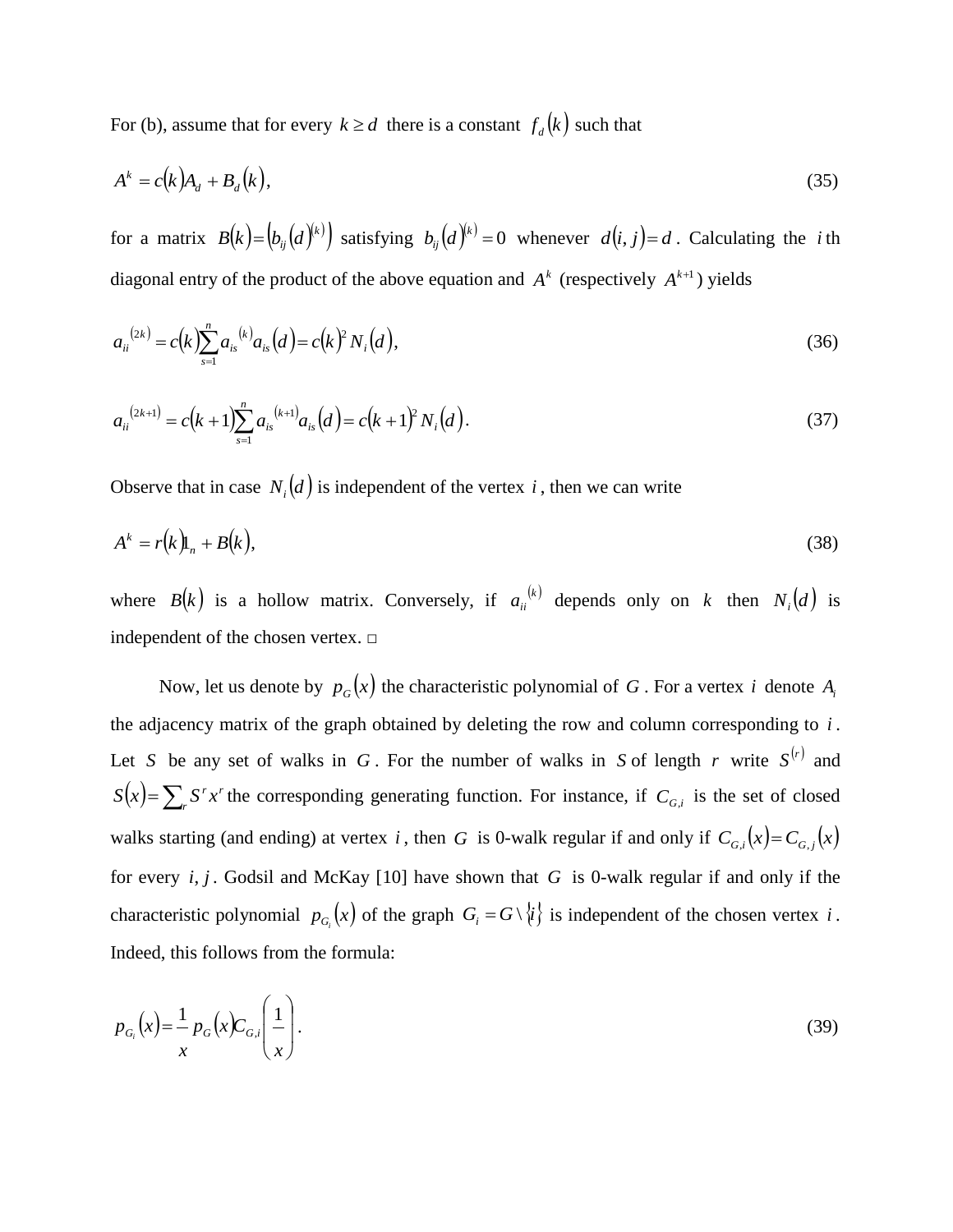We recall here that the *line* graph  $L(G)$  of G is the graph whose vertices are the edges of G and there is an edge  $p,q$  whenever p and q have a common vertex. Observe that a walk  $i_i - i_2 - \cdots i_s - i_{s+1}$ 

of length s in G yields a path  $(i_1 - i_2) - (i_2 - i_3) \cdots (i_s - i_{s+1})$  of length  $s-1$  in  $L(G)$ .

In what follows we denote by  $G_i = G \setminus \alpha$  the graph obtained by deleting an edge  $\alpha$ .

**Proposition 6:** The following are equivalent for a regular graph *G* :

- (a) *G* is 1-walk regular;
- (b)  $L(G)$  is 0-walk regular;
- (c) The characteristic polynomial  $p_{L(G \mid \alpha)}(x)$  is independent of the deleted edge  $\alpha$ .

*Proof:* The equivalence of (a) and (b) is clear.

Assume that G is 1-walk regular. By [10],  $p_{L(G \mid G)}(x)$  is the same polynomial independently of the deleted vertex  $\alpha$  of  $L(G)$ . Let  $\alpha$  be an edge in G then since  $L(G \setminus \alpha) = L(G) \setminus \{\alpha\}$  the statement (c) follows. Similarly, (c) implies (a).  $\square$ 

### **Acknowledgements**

This work was done during a visit of EE to CIMAT at Guanajuato. Both authors acknowledge support of CIMAT.

#### **References:**

- [1] N. Biggs, Algebraic Graph Theory, Cambridge University Press (1974); second edition (1993).
- [2] A.E. Brouwer, A.M. Cohen, and A. Neumaier, Distance-Regular Graphs, Springer-Verlag, Berlin-New York, 1989.
- [3] D. Cvetkovic, M. Doob and H. Sachs, Spectra of Graphs, Academic Press (1980).
- [4] E. Estrada and J.A. de la Peña, From Integer Sequences to Block Designs via Counting Walks in Graphs, to appear.